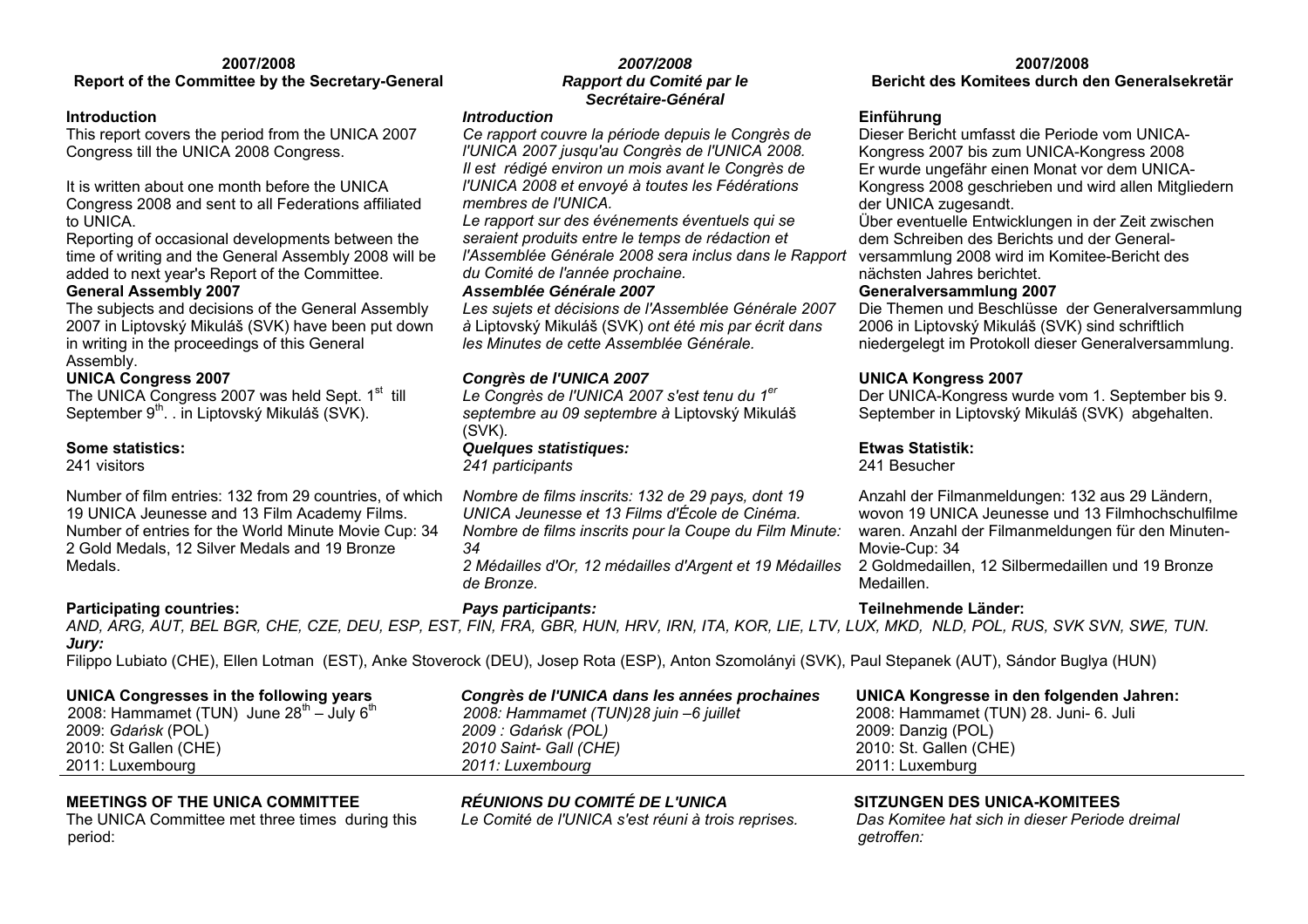### **01- 09 Sept. 2007 Liptovský Mikuláš (SVK)**

The Committee meeting was held in the city of Liptovský Mikuláš, during UNICA Slovakia 2007. Present: Baca, Balog, Essing, Fondeur, Freier, Glass, Graber, Hänsli, De Jong, Kräuchi, Lejosne, Mandolesi, Puls, Schober, Stipl, Urbanek and Skoludová Absent: Michel.

### **Nov ember 30th, 2007 Warsaw (POL)**

Present:: Bac a, Balog, Essing, Freier, Glass, Hänsli, Kräuchi, Puls, Urbanek and Ben Halima and Skoludová

For French translation Mr Glass was present. Absent: Fondeur, Graber, De Jong, Lejosne, Mandolesi, Michel, Schober, Stipl.

### **March 7th 2008 Albufeira (POR)**

Present: Balog, Essing, Fondeur, Glass, Graber, Hänsli, De Jong, Kräuchi, Lejosne, Mandolesi, Mnif, Schober und Urbanek Absent: Bac a, Freier, Michel, Puls, Stipl

### **EXTRACT OF TOPICS AND DECISIONS:**

(As some topics have been discussed at several meetings, they have been clustered in this report)

The Slovakian Federation had offered to organize the UNICA 2007 Congress in Liptovský Mikuláš, a town of 33.000 inhabitants in the centre of Slovakia, about 290 km East of Bratislava.

The event was first and foremost an opportunity for everybody to see good old friends and making new ones. Even though the times of arrival of participants were so varied, the organisers had made all necessary arrangements to solve whatever problems appeared. Our gratitude also goes to Zuzana Školudová, the president of the organising committee who – together with her colleagues had so much to do to fulfil all wishes and expectations. Unfortunately the weather forgot about its appointment, but this had a positive consequence: we had full house for all projections. And we should also be grateful to Saint Peter who was so kind and generous as to hold the heavenly gates

### *01- 09 septembre 2007* **Liptovský Mikuláš (SVK)**

*Le Comité s'est réuni dans la ville de* Liptovský Mikuláš*, pendant l'UNICA 2007 en Slovaquie. Étaient présents:,* Baca, Balog, Essing, Fondeur, Freier, Glass, Graber, Hänsli, De Jong, Kräuchi, Lejosne, Mandolesi, Puls, Schober, Stipl, Urbanek und Skoludová*Etait absent: Michel.*

### *30 novembre 2007 à Varsovie (POL)*

*Étaient présents:, Baca, Balog, Essing, Freier, Glass, Graber, Hänsli, Kräuchi, Mandolesi, Puls, Schober, Urbanek et Ben Halima et Skoludová* Pour traduction française M.Glass étais présent. *Etaient absent: Fondeur, Graber, De Jong, Lejosne, Mandolesi, Michel, Schober, Stipl.*

### *7 mars 2008 Albufeira (POR)*

*Étaient présents:, Balog, Essing, Fondeur, Glass, Graber, Hänsli, De Jong, Kräuchi, Lejosne, Mandolesi, Mnif, Schober und Urbanek* 

*Ëtaient absents: Baca, Freier, Michel, Puls, Stipl*

### *EXTRAIT DES THEMES DE DISCUSSION ET DECISIONS:*

*(Considérant que certains thèmes ont été discutés lors de plusieurs réunions, ils ont été regroupés dans le présent rapport.)* 

### **UNICA Congress** *Congrès de l'UNICA* **UNICA Kongress**

### **2007 Liptovský Mikuláš (SVK)** *2007 Liptovský Mikuláš (SVK)* **2007 Liptovský Mikuláš (SVK)**

*La Fédération slovaque avait proposé d'organiser le Congrès de l'UNICA 2007 à Liptovský Mikuláš, une ville de 33.000 habitants au centre de la Slovaquie, à environ 290 km à l'est de Bratislava.* 

*Cela a été une manifestation qui a été m arquée par les retrouvailles entre ami(e)s. Bien que les heures d'arrivée aient été si diverses, pour les participants, les organisateurs ont su trouver des solutions à toutes les situations. Nos remerciements vont tout particulièrement à Zuzana Školudová, le présidente du comité organisateur qui a eu tant à faire avec ses collègues pour satisfaire tous les souhaits. Malheureusement le tem ps n'a pas été de la partie, ce qui a eu cependant com me effet positif que la salle était pleine lors des projections. Nous devons cependant rem ercier Saint Pierre, lequel, dans sa grande sagesse, a bien voulu tenir les vannes du ciel* 

### **1. bis 09. Sept. 2007 Liptovský Mikuláš (SVK).**

Das Komitee tagte in Liptovský Mikuláš, während des UNICA Korea 2007 Kongresses. Anwesend: Baca, Balog, Essing, Fondeur, Freier, Glass, Graber, Hänsli, De Jong, Kräuchi, Lejosne, Mandolesi, Puls, Schober, Stipl, Urbanek und SkoludováNicht anwesend war: Michel.

### **30 Nov ember 2007 in Warschau (POL)**

Anwesend: Baca, Balog, Essing, Freier, Glass, Hänsli, Kräuchi, Puls, Urbanek und Ben Halima und Skoludová Für französische Übersetzung ist Herr Glass anwesend. Nicht anwesend waren: Fondeur, Graber, De Jong, Lejosne, Mandolesi, Michel, Schober, Stipl.

### **7. März 2007 Albufeira (POR)**

Anwesend: Balog, Essing, Fondeur, Glass, Graber, Hänsli, De Jong, Kräuchi, Lejosne, Mandolesi, Mnif, Schober und Urbanek

Nicht anwesend waren: Baca, Freier, Michel, Puls, Stipl

### **AUSZUG AUS DEN GESPRÄCHSTHEMEN UND BESCHLÜSSEN:**

(Weil einige Themen auf mehreren Sitzungen besprochen wurden, wurden sie in diesem Bericht zusammengefasst.)

Die slowakische Föderation hatte sich angeboten, um den UNICA-Kongress 2007 in Liptovský Mikulás, einer Stadt mit 33.000 Einwohnern im Zentrum der Slowakei, 290 km östlich von Bratislava zu organisieren.

Es war ein Anlass, der geprägt war vom Zusammentreffen vieler Freunde. Trotz verschiedenster Ankunftszeiten der Teilnehmer, verstand es die Organisation auch dieses Problem zu lösen. Besonders geht der Dank an die OK-Präsidentin Zuzana Skoludova, die mit ihren Mitarbeiterinnen und Mitarbeitern viel leisten musste um alle Wünsche zu befriedigen. Leider spielte das Wetter nicht mit, was aber positiv dazu führte, dass bei fast allen Vorführungen der Saal voll war. Danken aber mussten wir dem Petrus für seine Einsicht, an den beiden Halbtagesausflügen doch die Schleusen im Himmel zu schliessen, sodass beide Anlässe als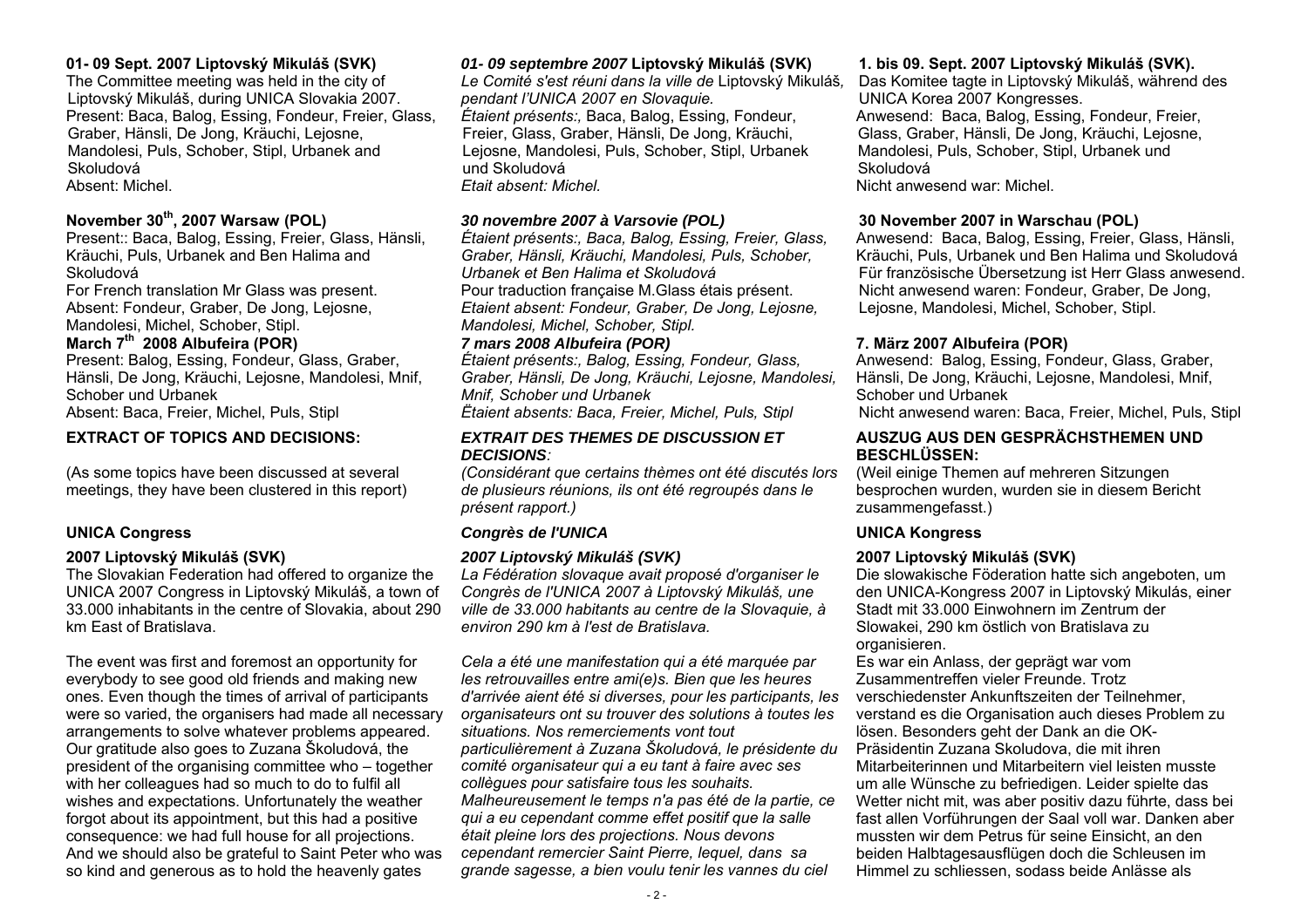closed for the two half-day trips so that these excursions will also enter the UNICA chronicle as real success. There is always something new or unexpected happening at UNICA. For instance, this year, on the occasion of one of the excursions, the coach had to stop to let a bear cross the road……

Once again, it was underlined that the contribution and support offered by the national Ministry of Culture is essential for such an event. The UNICA committee repeated that it is prepared to do its best and provide assistance should problems appear falling under the scope of its competences. The Tunisian organising committee hope that they can translate all their good ideas into good surprises for us. And good surprises are always welcome.

It is interesting to observe that only 10% of the bookings in the hotel were made for only the days of the UNICA Congress itself (one week).The majority of hotel rooms were booked for 2 or even 3 weeks!!! Transporting all the participants from the places of arrival at the two possible airports represents quite a administrative challenge for the hotel and Thomas Kraeuchi who has assumed the difficult task of managing the process in cooperation with the hotel. The contacts with the managers have been excellent and the participants were very pleased to receive a confirmation of their booking immediately after registering. We are also confident that projections will be done without the slightest hitch. Responsibility for this will be assumed by the Tunisian federation, but we know that they are experienced people as they organise two major film festivals in Tunisia.

Stani Puls has provided information in writing about the UNICA 2009 Congress in Gdańsk. The Polish Federation will prepare documentation in good time about this event and present itself at the time of the UNICA 2008 Congress. The Polish film friends and film makers are experienced people and we can rest assured that the UNICA will be a great success.

*fermées lors des deux excursions de la demi-journée si bien que les deux sorties sont entrées dans l'histoire de l'UNICA comme ayant été un franc succès. Il se passe toujours quelque chose de nouveau à l'UNICA. Ainsi, cette année, à l'occasion d'une excursion a dû s'arrêter car un ours voulait traverser la route…*

### **2008 Hammamet (TUN)** *2008 Hammamet (TUN)* **2008 Hammamet (TUN)**

L'accent a été mis une nouvelle fois sur le fait que le *Ministère de la Culture apporte son soutien à cette organisation. Pour sa part, l'UNICA s'est engagée à mettre tout en œuvre et faire appel aux moyens dont elle dispose pour apporter son soutien en cas de problèmes qui émergeraient en Tunisie. Les Tunisiens nous réservent quelques bonnes surprises, dans la mesure où le comité organisateur peut mettre ses idées à exécution. Nous serons réceptifs à ces bonnes surprises.*

*Il est intéressant de constater que seuls 10% des personnes ont fait une réservation d'hôtel pour les seuls jours de l'UNICA (une semaine). La plupart des chambres d'hôtel ont été réservées pour 2 ou même 3 semaines !!! Le transport des participants depuis les lieux d'arrivée sur les deux aérodromes possibles représente un grand défi administratif pour l'hôtel et pour Thomas Kraeuchi qui a monté toute l'organisation administrative en lien étroit avec l'hôtel. Les contacts avec la direction de l'Hôtel ont été très performants et ce dernier a pu donner immédiatement à chaque participant une confirmation de son inscription. Nous pouvons maintenant espérer que les projections se feront sans heurt. Mais ce sera la tâche de la fédération tunisienne, laquelle dispose d'une grande expérience grâce à l'organisation de deux grands festivals de cinéma en Tunisie.* 

Stani Puls nous a donné des informations écrites sur l'UNICA 2009 à Gdańsk. La Pologne préparera en temps utile de la documentation sur cette manifestation et se présentera à l'occasion de l'UNICA 2008. La grande expérience des amis cinéates polonais fera sans doute que cet UNICA sera une réussite.

grosser Erfolg in die Geschichte der UNICA eingehen werden. Es gibt immer wieder etwas Neues an der UNICA. So musste dieses Jahr, anlässlich eines Ausfluges, ein Bus plötzlich stoppen, weil ein Bär die Strasse überqueren wollte…….

Es wurde einmal mehr bestätigt, dass das Kulturministerium hinter dieser Organisation steht. Seitens der UNICA wurde zugesichert, dass wir bereit sind, bei Auftreten von Problemen in Tunesien, mit allen uns zur Verfügung stehenden Mitteln uns einzusetzen. Es wird einige Überraschungen geben, sofern die Wünsche des OK umgesetzt werden können. Lassen Sie sich überraschen.

Interessant ist es, dass nur 10% sich eine Hotelreservation für die effektiven UNICA-Tage (eine Woche) eingeschrieben haben. Die meisten Hotelzimmer wurden für 2 oder 3 Wochen reserviert!!! Das Abholen der Teilnehmer auf den beiden Flugplätzen wird eine grosse administrative Herausforderung für das Hotel und Thomas Kräuchi, der die ganze administrative Organisation für die Verbindung zum Hotel aufgebaut hat. Sehr angenehm sind die Kontakte zur Hotel-Direktion, die ja jedem Teilnehmer, sofort nach seiner Reservation, eine Bestätigung zugestellt hat. Wir können jetzt nur noch hoffen, dass die Filmvorführungen reibungslos abgewickelt werden können. Doch dafür garantiert ja der Tunesische Verband, der ja Erfahrungen in der Durchführung von zwei großen Filmfestivals in Tunesien gemacht hat.

### **2009 Gdańsk (POL)** *2009* **Gdańsk (***POL)* **2009 Gdańsk (Danzig) (POL)**

Stani Puls has provided information in writing aqbout the UNICA 2009 Congress in Gdańsk (Danzig). Polen wird rechtzeitig Infos über diesen Anlass vorbereiten und sich an der UNICA 2008 vorstellen. Die grossen Erfahrungen der polnischen Filmfreunde wird sicher auch diese UNICA zu einem Erlebnis werden lassen.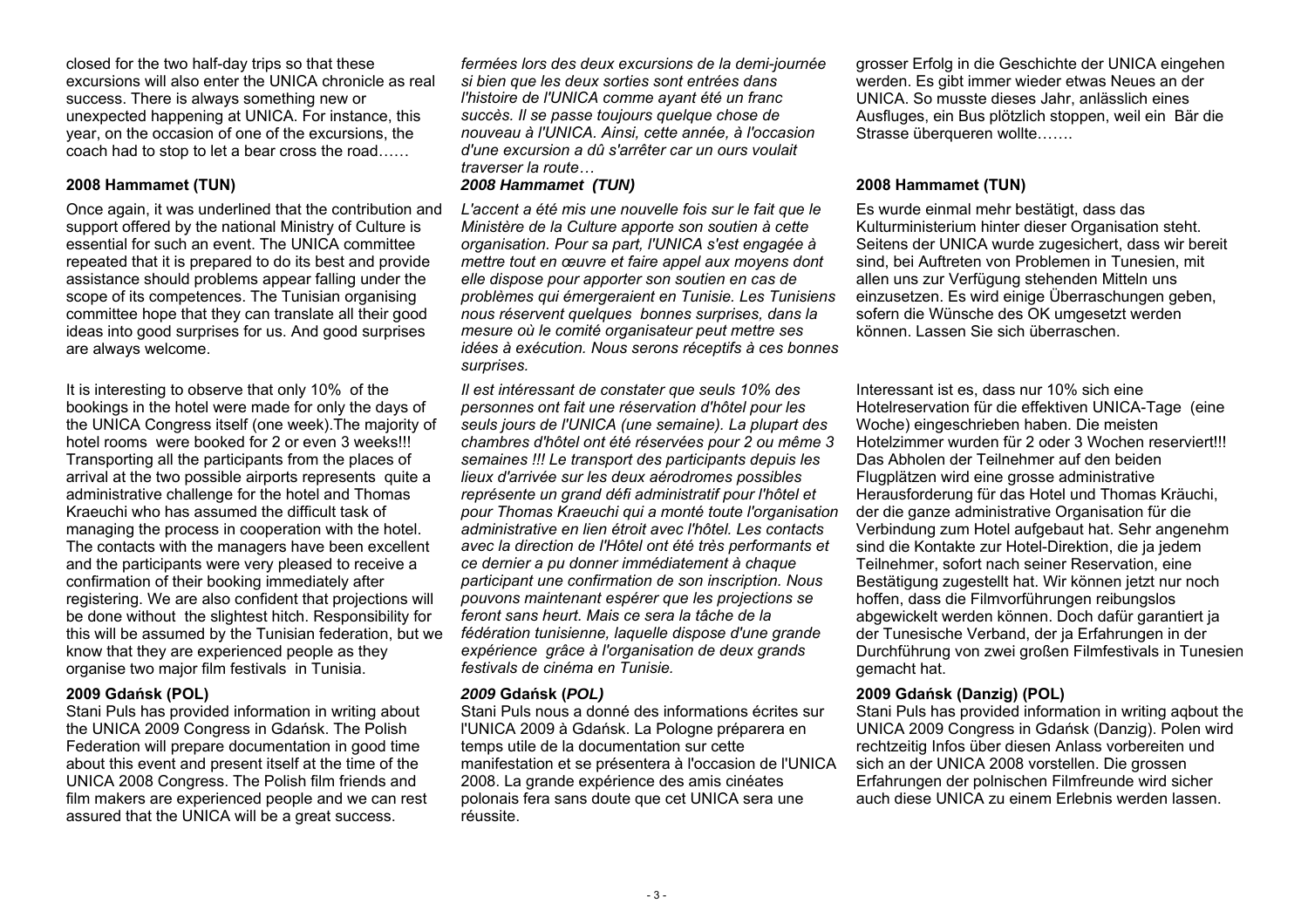### **2010 Saint Gallen (CHE)** *2010 Saint- Gall (CHE)* **2010: St. Gallen (CHE)**

The preparations for the UNICA Congress in St Gallen in 2010 have also been launched. Here again, the organizing committee will in due time supply information to all potential participants.

Due to the ambiguity in some of the provisions of the UNICA Statutes that appeared at the time of elections during the General assembly in Korea (problems of interpretation), the Luxembourg federation was requested to start a revision and check on the consistency of the wording in the 3 UNICA languages. George Fondeur (Luxemburg) submitted a draft revision of the Statutes. This draft has been submitted to the control and evaluation of national federations and eventually to the vote at the General meeting in 2008 (Tunisia). All the comments that have come to us have been dealt with. There was no proposal for any essential change in the new draft statutes so that the new version should be endorsed on the occasion of the GM in Tunisia.

A selection of 17 UNICA 2007 films has been copied to 2DVD's, which have been sent free of charge to the member federations.

### **Catalogue** *Catalogue* **Katalog**

The UNICA Film Archive Catalogue website received: 558 visitors in 2002 801 visitors in 2003 624 visitors in 2004 286 visitors in 2005 415 visitors in 2006 459 visitors in 2007

See the separate report on patronage. 13 applications for UNICA Patronage have been granted in 2007.

# **UNICA News**

*Les préparatifs à St. Gall pour l'UNICA 2010 ont également été lancés. Là encore, le comité organisateur donnera des informations en temps utile à tous les participants potentiels.*

### **UNICA Statutes** *Status de l'UNICA* **UNICA Statuten**

*A la suite des ambiguïtés qui sont apparues dans les Statuts à l'occasion des élections à l'assemblée générale en Corée (problèmes de langue), la fédération luxembourgeoise a été priée d'entreprendre la révision et la mise en cohérence des différents points dans les 3 langues de l'UNICA. Georges Fondeur (Luxembourg) a présenté un projet de révision des statuts Ensuite, ce projet a soumis aux fédérations nationales pour prises de position et ensuite soumis au vote lors de l'assemblée générale 2008 (Tunisi*e). Les commentaires qui nous sont parvenus ont été traités. Il n'y a pas eu de modifications essentielles dans les nouveaux statuts, de sorte qu'il ne devrait y avoir en Tunisie qu'une confirmation de la version révisée.

### **Film Library.** *Cinémathèque* **Filmarchiv**

*Une sélection de 17 films de l'UNICA 2007 a été copiée sur 2 DVD's qui ont été envoyées gratuitement aux fédérations membres.* 

*Le catalogue de la Cinémathèque de l'UNICA a eu :*  558 visiteurs en 2002 801 visiteurs en 2003 624 visiteurs en 2004 286 visiteurs en 2005 415 visiteurs en 2006 459 visiteurs en 2007

# **Patronage** *Patronages* **Patronate**

*Voir le rapport séparé sur 13 demandes de patronage UNICA ont été acceptées en 2007.* 

# **Friends of UNICA** *Amis de l'UNICA* **Freunde der UNICA**

### *Nouvelles de l'UNICA* **UNICA News**

Auch in St. Gallen laufen die Vorbereitungen für die UNICA 2010. Auch für diesen Anlass wird das OK rechtzeitig Informationen an alle Interessenten verschicken.

Auf Grund der Unklarheiten in den Statuten, die sich anlässlich der Wahlen an der GV in Korea bemerkbar gemacht haben (Sprachprobleme), wurde der Luxemburgische Verband gebeten, die Überarbeitung und die exakte Anpassung der verschiedenen Punkte an die 3 UNICA-Sprachen vorzunehmen. Georges Fondeur (Luxemburg) legte einen Entwurf der revidierten Statuten vor. Dieser Vorschlag wurde den Landesverbänden zur Stellungnahme zugestellt und an der Generalversammlung 2008 (Tunesien) soll darüber abgestimmt werden. Die eingegangenen Meldungen sind behandelt. Es gab daraus keine wesentlichen Veränderungen in den neuen Statuten, sodass es eigentlich in Tunesien lediglich zu einer Bestätigung der Neufassung kommen sollte.

Eine Auswahl von 17 Filmen der UNICA 2007 ist auf 2 DVD's kopiert und kostenlos den Mitgliedsföderationen zur Verfügung gestellt worden.

Für den UNICA Filmarchiv-Katalog gab es 558 Besucher in 2002 801 Besucher in 2003 624 Besucher in 2004 286 Besucher in 2005 415 Besucher in 2006 459 Besucher in 2007

Siehe den separaten Bericht über Patronate. Es sind 13 Anfragen für UNICA-Patronage in 2007 genehmigt.

See the separate report on Friends of UNICA *Voir le rapport séparé des Amis de l'UNICA Siehe den separaten Bericht der Freunde der UNICA*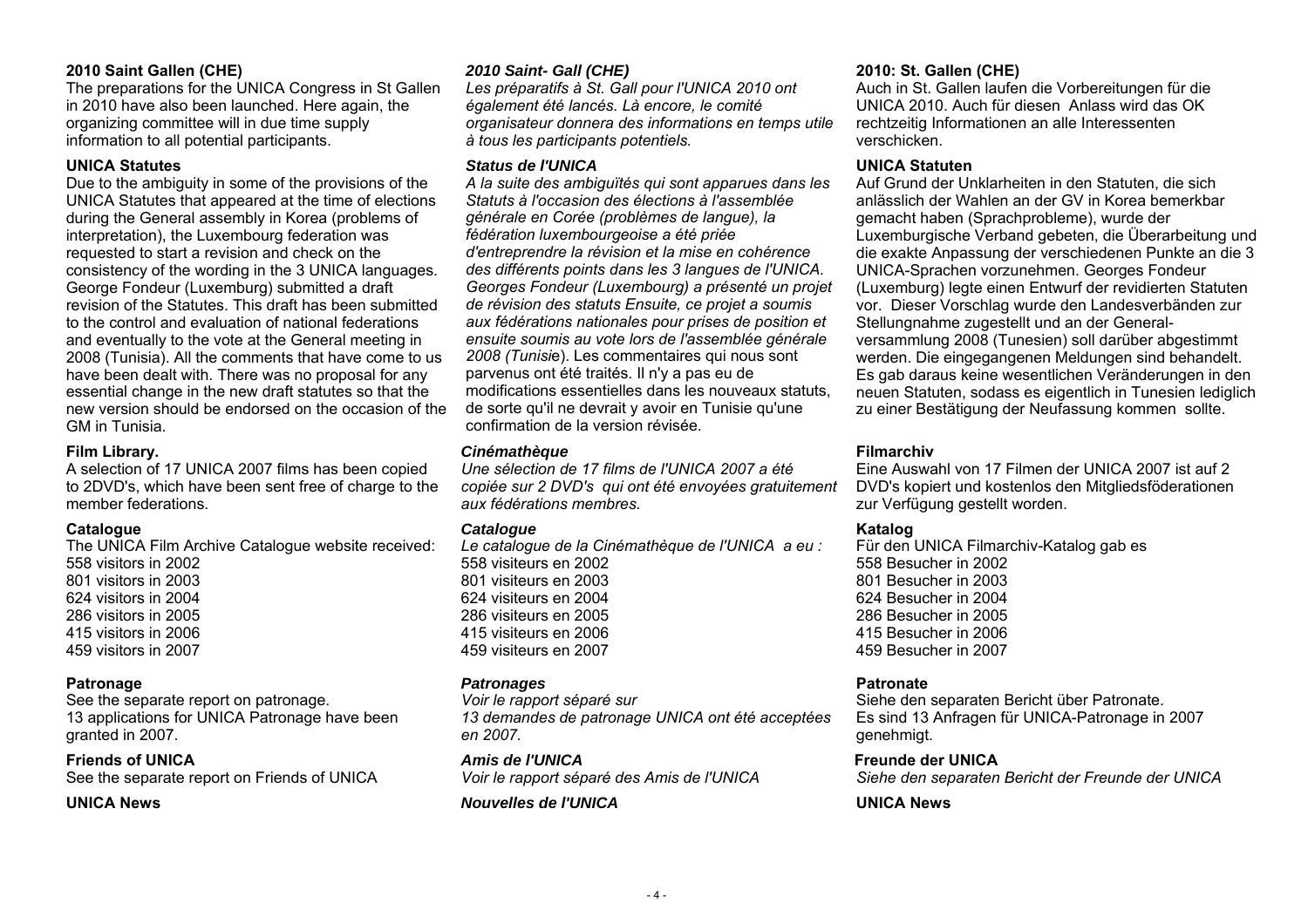### UNICA News has seen three issues

The Committee is convinced that a solution should be found and applied as from 2009. The possibility of turning to an electronic bulletin was examined to be in tune with the latest developments of technology. We hope that we will be able to provide answers to the delegates in Tunisia about the future of UNICA News. We all agreed to consider that it is urgent matter considering that postage costs will again be risen in 2009 so that we have to find new ways to disseminate the information contained in the News.

Uzbekistan and Georgia have renewed membership of **UNICA** 

### **UNICA website**

The website has got a new address: http://unica-web.com This address is much cheaper

than the former one

The UNICA website has been visited:

- 7095 times in 2002
- ■8559 times in 2003
- 9310 times in 2004
- 7931 times in 2005
- ■11007 times in 2006
- ■11821 times in 2007

The last 12 months more that 100 news items have been published.

By May 2008 the following 31 countries are a member of UNICA:

|  |  | AND ARG AUT BEL BGR CHE CZE DEU ES |  |        |  |
|--|--|------------------------------------|--|--------|--|
|  |  | IUN IRN ITA KOR LIE LTV LUX        |  | MKD NL |  |

Bosnia-Herzegovina has failed to pay the subscription fee but have asked not to be excluded. The membership of Bosnia-Herzegovina is suspended

# **Corresponding Members:**

None

*Les Nouvelles de l'UNICA ont été publiées trois fois Le Comité est d'avis qu'une solution doit être trouvée à partir de 2009. A l'ère de l'électronique, cette possibilité a été longuement évoquée. Nous espérons que nous pourrons donner des réponses sur la question de l'avenir des Nouvelles de l'UNICA d'ici le congrès de Tunisie. Nous avons été d'accord pour reconnaître qu'il y avait urgence à trouver une solution, considérant que les frais de port augmenteront encore en 2009, ce qui nous incitera à prendre une autre voie.* 

# **IFTC** *CICT*

*L'Ouzbékistan et la Géorgie ont renouvelé leur adhésion de l'UNICA.* 

### *Site Internet de l'UNICA* **UNICA Website**

*Le site Internet de l'UNICA a été élaboré en 1997. Le site a comme adresse: http://unica-web.com Cette adresse est meilleur marché que l'ancienne adresse* 

*Le site Internet de l'UNICA a eu :* 

- *7095 visiteurs en 2002*
- *8559 visiteurs en 2003*
- *9310 visiteurs en 2004*
- *7931 visiteurs en 2005*
- *11007 visiteurs en 2006*
- *11821 visiteurs en 2007*

*Ces 12 derniers mois, ce sont plus de 100 entrées nouvelles qui ont été publiées.* 

### **Members of UNICA** *Les membres de UNICA* **Mitglieder der UNICA**

*Au mois de mai 2008 les 31 pays suivants étaient membres de l'UNICA* 

|  |  |                             |  | AND ARG AUT BEL BGR CHE CZE DEU ESP EST FIN FRA GEO GBR HRV |  |  |  |  |
|--|--|-----------------------------|--|-------------------------------------------------------------|--|--|--|--|
|  |  | HUN IRN ITA KOR LIE LTV LUX |  | MKD NLD POL RUS SVK SVN SWE TUN UZB                         |  |  |  |  |

*La Bosnie & Herzégovine n'a pas payé ses cotisations et a demandé à ne pas radiée. Elle prend dans ces conditions le statut de membre passif.*

### *Membres correspondants : Aucun*

Die UNICA-News wurden drei mal ausgegeben. Das Komitee vertritt die Meinung, dass eine Lösung ab 2009 gefunden werden muss. Im Zeitalter der Elektronik wurde sehr eingehend über diese Möglichkeit gesprochen. Bis Tunesien hoffen wir Antworten auf die Frage der Zukunft der UNICA-News vorlegen zu können. Wir sind uns einstimmig klar, dass es dringend notwendig ist, eine Lösung zu finden, steigen doch 2009 die Porto-Kosten ganz erheblich an, was sicher ein Grund für eine andere Lösung sein könnte.

# **CICT**

See the separate report on IFTC *Voir le rapport séparé sur le CICT* Siehe separaten Bericht der CICT

### **Membership** *Adhésion* **Mitgliedschaft**

Usbekistan uns Georgien sind erneut Mitglied der UNICA.

Die UNICA Website wurde 1997 gegründet. Die Anschrift ist: http://unica-web.com Diese Adresse ist viel billiger als die ehemalige Adresse Auf der UNICA Website gab es

- 2002 : 7095 Besucher
- 2003 : 8559 Besucher
- ■2004 : 9310 Besucher
- 2005 : 7931 Besucher
- 2006: 11007 Besucher
- 2007:11821 Bescuher

Es wurden über 100 Beiträge in den letzten 12 Monaten veröffentlicht.

Im Mai 2008 waren folgenden 31 Länder Mitglied der UNICA:

| FRA GEO GBR HRV |  |     |
|-----------------|--|-----|
| SVK SVN SWE TUN |  | UZF |

Bosnien & Herzegowina hat die Mitgliedsbeiträge für zwei Jahren nicht bezahlt, aber hat gefragt, nicht ausgeschlossen zu werden. Die Mitgliedschaft Bosniens ist suspendiert.

**Korrespondierende Mitglieder:**  Keine